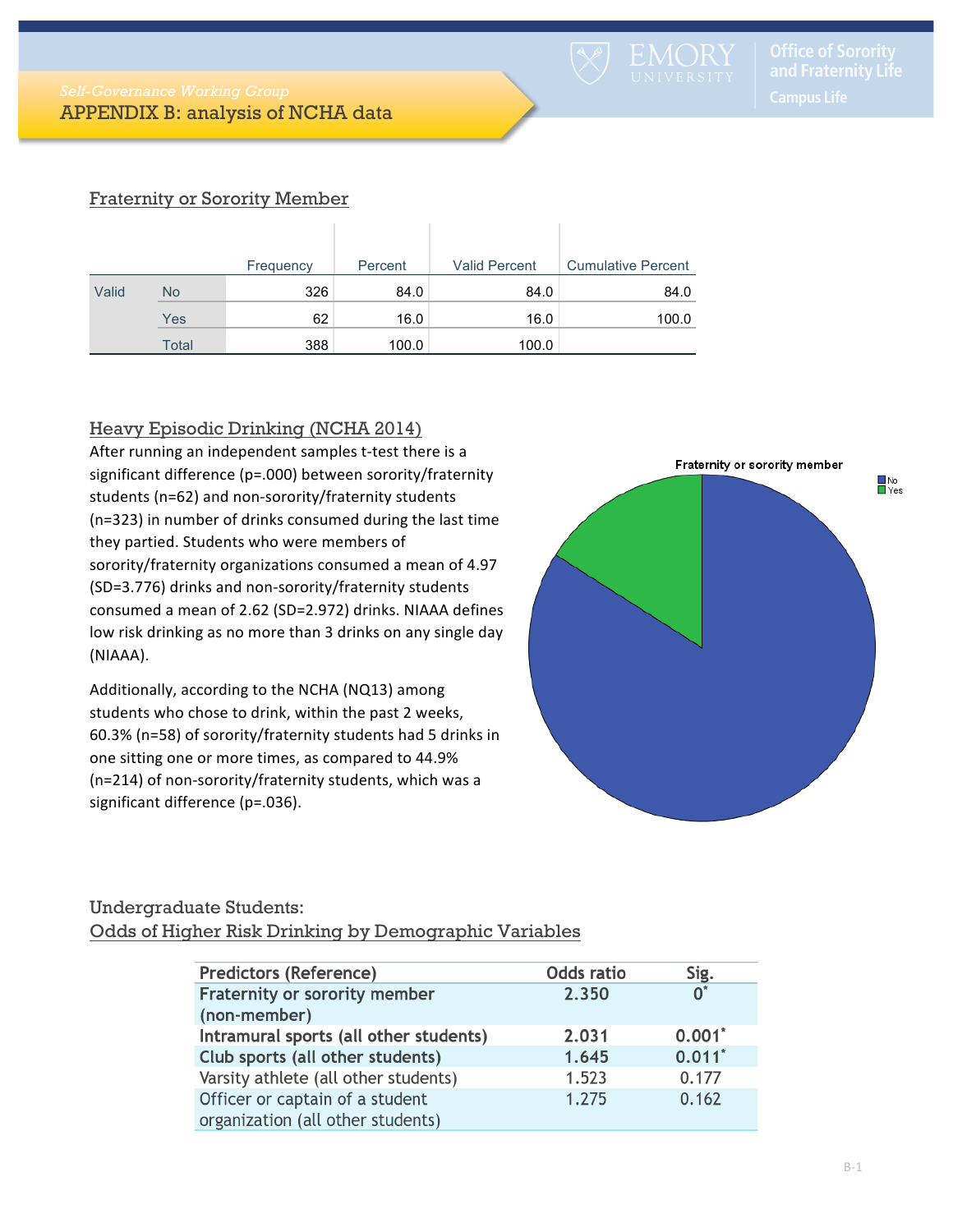# Drinking and Driving (NQ14A and NQ14B)

There is no significant difference between sorority/fraternity respondents and general respondents when asked if within the last 30 days students drove after drinking alcohol at all (p=.251). There is no significant difference for driving after drinking 5 or more drinks between sorority/fraternity respondents and other students (p=.551).

| Consequence                                   | Sorority/Fraternity<br>member % Experienced | <b>General Student %</b><br>experienced | Chi-Square Sig p-value |
|-----------------------------------------------|---------------------------------------------|-----------------------------------------|------------------------|
| <b>Physically Injured Self</b>                | $31.0\%$ (n=58)                             | 11.5% (n=209)                           | $p=.000*$              |
| Physically injured another<br>person          | $1.7\%$ (n=58)                              | $1.4\%$ (n=208)                         | $p = .876$             |
| Seriously considered<br>suicide               | $5.2\%$ (n=58)                              | $4.3\%$ (n=208)                         | $P = 784$              |
| Someone had sex with me<br>without my consent | $3.4\%$ (n=58)                              | $4.3\%$ (n=209)                         | $P = 771$              |
| Had sex with someone<br>without their consent | $0\%$ (n=58)                                | .5%(n=208)                              | $P = .597$             |
| Did something you later<br>regretted          | 58.6%(n=58)                                 | 36.2%(n=210)                            | $P = 0.002*$           |

### Table 1. Last 12 months experienced when drinking

*\*significant at an alpha level of .05*

### Academic Impediment NCHA

According to NCHA 2015 (NQ45A1) there is no significant difference between sorority/fraternity respondents (15.4%, n=39) and general student respondents (9.3%, n=108), when they were asked if they experienced any academic impediments because of alcohol use ( $p=292$ ).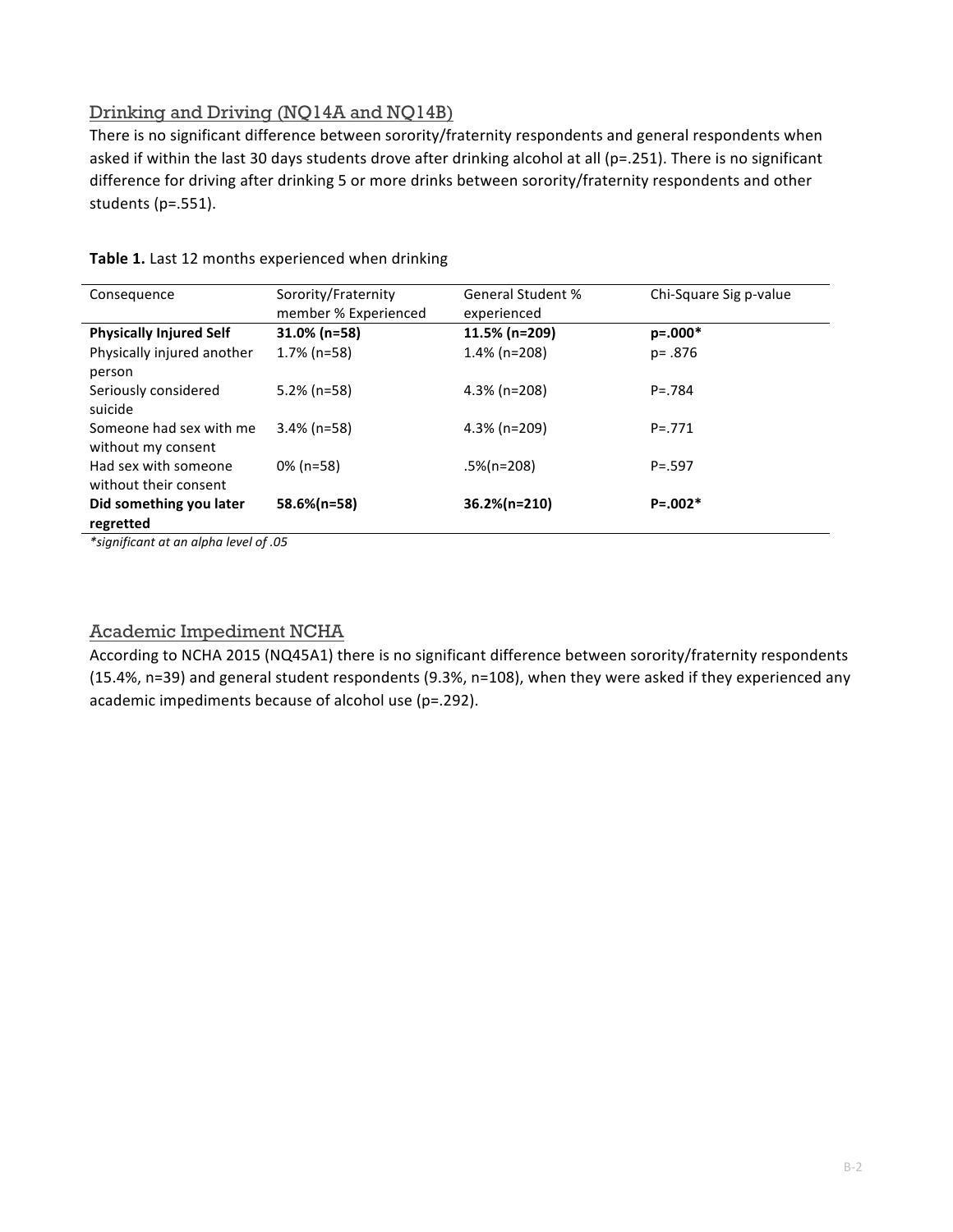### 2015-2016



### 2016-2017